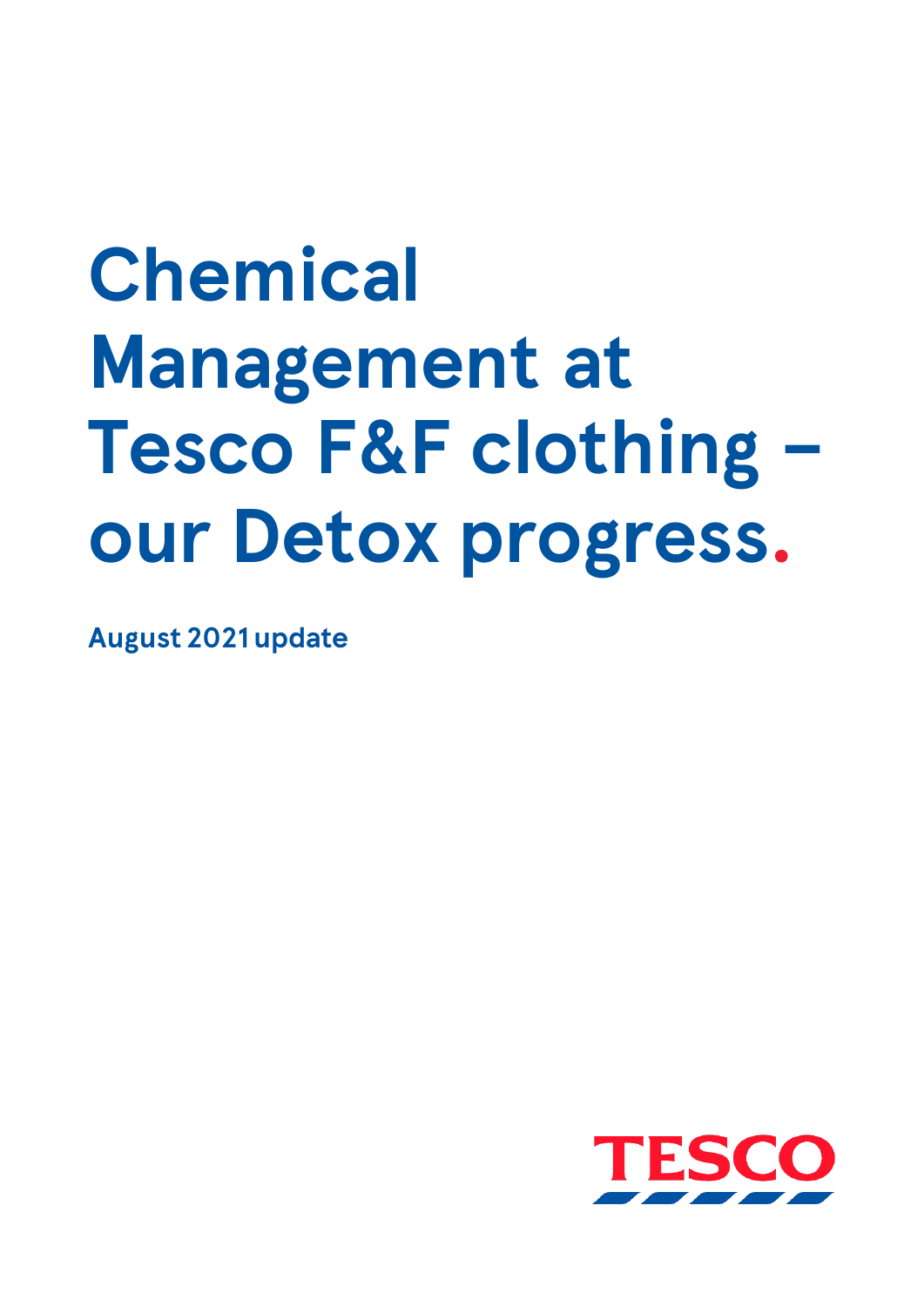# **Introduction.**

At F&F, we are committed to offering our customers great quality affordable fashion as well as reducing our environmental impact. We continue to strive for new ways to accelerate our efforts, even in challenging times. Although COVID-19 has added complexity to some of our programmes and has adversely impacted many of the Asian countries where major textile and clothing production hubs are located, we continue to adjust and adapt the way we work to manage our supply chains whilst maintaining our standards and achieving important targets. We know that by making the right decisions to source our products responsibly and ethically we can make positive steps towards reducing our environmental impact. This in turn will continue to build trust with customers while protecting our communities and the planet.

In 2020, our partnership with WWF helped us launch the F&F children's clothing range, made from 100% cotton. Designs incorporated wildlife images, with facts included on labels. The initiative aimed to raise awareness and funds to help address important sustainability challenges. For every item sold F&F has donated 5% of sales to WWF, resulting in a £200,000 donation in 2020/21.

#### **In 2020/21, we have continued to strengthen our systematic approach to chemical management through three key areas:**

- **1.** Continue to focus on input chemistry and expand our work with all three Zero Discharge and Hazardous Chemicals (ZDHC) accredited management platforms to manage the chemical inventory of our mills, moving towards the use of safer alternatives and more sustainable chemistry.
- **2.** Strengthen supplier relationships with capacity building and empowerment to improve performance and transparency.
- **3.** Expand our engagement with industry sector initiatives to drive best practice.

This year's update outlines our progress on effective chemical management in our supply chain, as well as progress against the Detox Commitment to promote sustainable chemical use.



In March 2021, we launched our Made Mindfully symbol to help customers identify products that are produced, grown, or made in an environmentally responsible way. Currently, over half of our clothing is Made Mindfully, using responsibly sourced materials including organic cotton and recycled polyester. We also apply the Made Mindfully symbol to our toys, greeting cards and home textiles. Further information can be found on our [Made Mindfully](https://www.tesco.com/zones/made-mindfully) pages.

Elimination of hazardous chemicals and chemical compliance

framework remains in our core sustainability strategy, we ensure this requirement is integrated in our supply chain and continue to expand into wider industry solutions programme across our F&F Clothing and General Merchandising categories.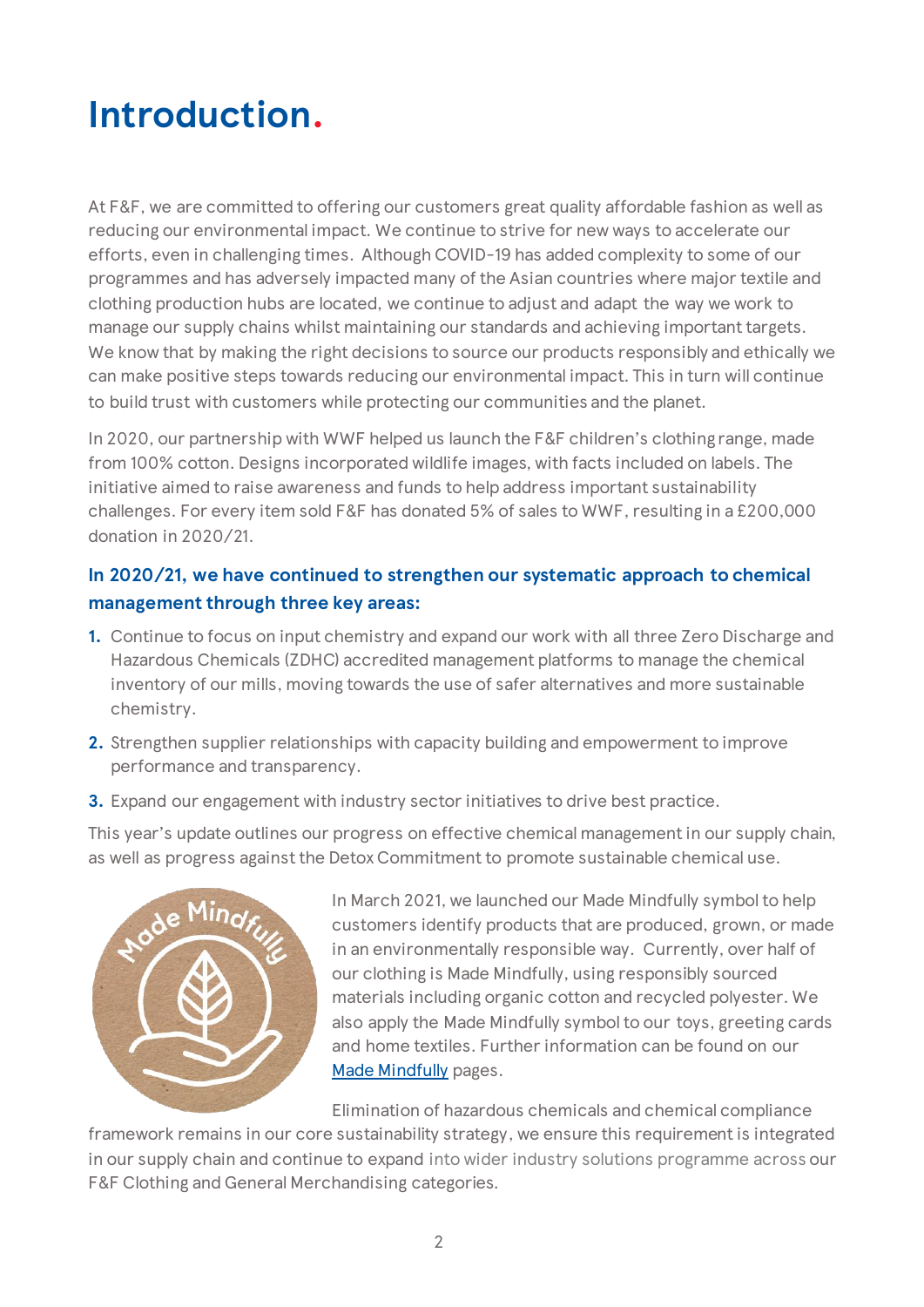# **Our sustainability journey.**

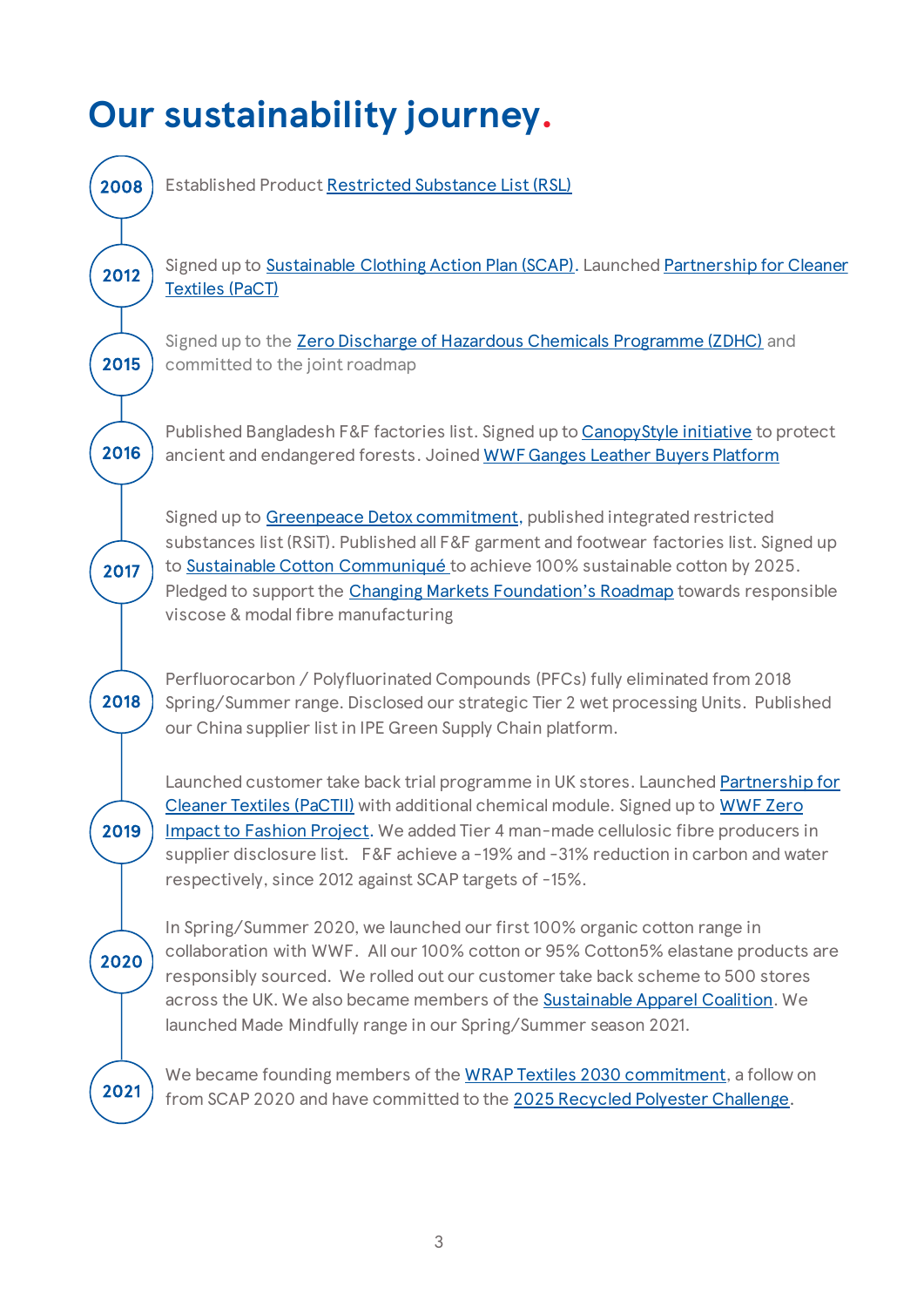# **1. Continue to focus on inputs chemistry and adapt industry tools**

To become effective in monitoring hazardous chemical formulations, using common tools developed and accredited by the industry remains essential. We are expanding the coverage to recognise the adoption of all the chemical screening and inventory management tools recognised by Zero Discharge and Hazardous Chemicals (ZDHC). There were five additional capacity building sessions to get suppliers more familiar with these tools and building their confidence to apply them.

#### **Key highlights**

- Tesco has worked with International Finance Corporation (IFC) to expand the chemical module i[n PaCTII](https://www.textilepact.net/pact-sevices/chemical-management.html) to support the implementation of the Detox commitment which is completed in 2021. This programme consists of capacity building using ZDHC approved modules and tools, site visits, data tracking and engagement. As a result, all participating factories have shown a clear reduction in the number of non-compliant chemicals towards [ZDHC Manufacture Restricted Substance List \(MRSL](https://mrsl.roadmaptozero.com/) v2.0), quantity of hazardous chemicals use, quantity of hazardous sludge generated when compared to the baseline in the first 2019 assessment. It was observed that up to 100% of ZDHC MRSL non-compliant chemicals were substituted. Suppliers have also shown significant reduction in salt consumption from 10-20% on average through optimising the process parameters in pretreatment and dyeing. This has reduced the total dissolved solids content in discharged water from wastewater treatment plants.
- We have made it mandatory for our key wet processing mills to subscribe to chemical inventory management platforms - [CleanChain](https://www.my-aip.com/CleanChain/Login.aspx), [BVE3 Environmental Emission Evaluator](https://www.bureauveritas.com/services+sheet/bve3++environmental+emission+evaluator) and [GoBlue Bhive](https://www.thebhive.net/) – which are based on data from the ZDHC [Chemical](https://www.my-aip.com/ZDHCGateway/Login.aspx) Gateway. We also continue advocating chemical suppliers to register on the Gateway to improve its coverage. We have observed the transparency of the chemicals used has significantly improved. These platforms enable wet processing mills to manage their chemical procurement more proactively against th[e ZDHC Manufacturing Restricted Substances](https://mrsl.roadmaptozero.com/)  [List \(MRSL\)](https://mrsl.roadmaptozero.com/) and [Tesco's Restricted Substances List \(RSiT\)](https://www.tescoplc.com/sustainability/taking-action/environment/ff-protecting-the-environment/). This approach has enabled us to access the data shared by our wet processing units, which in turn has helped us monitor our supplier progress on use of more sustainable alternatives.
- We continue to share new business case studies based on research from our key mills and work with industry experts to assess chemical inputs to identify the root cause of positive results found in wastewater testing. This has helped key mills to eliminate hazardous formulation even at a contamination level, by using best practice solutions which are shared with the wider supply chain and stakeholders.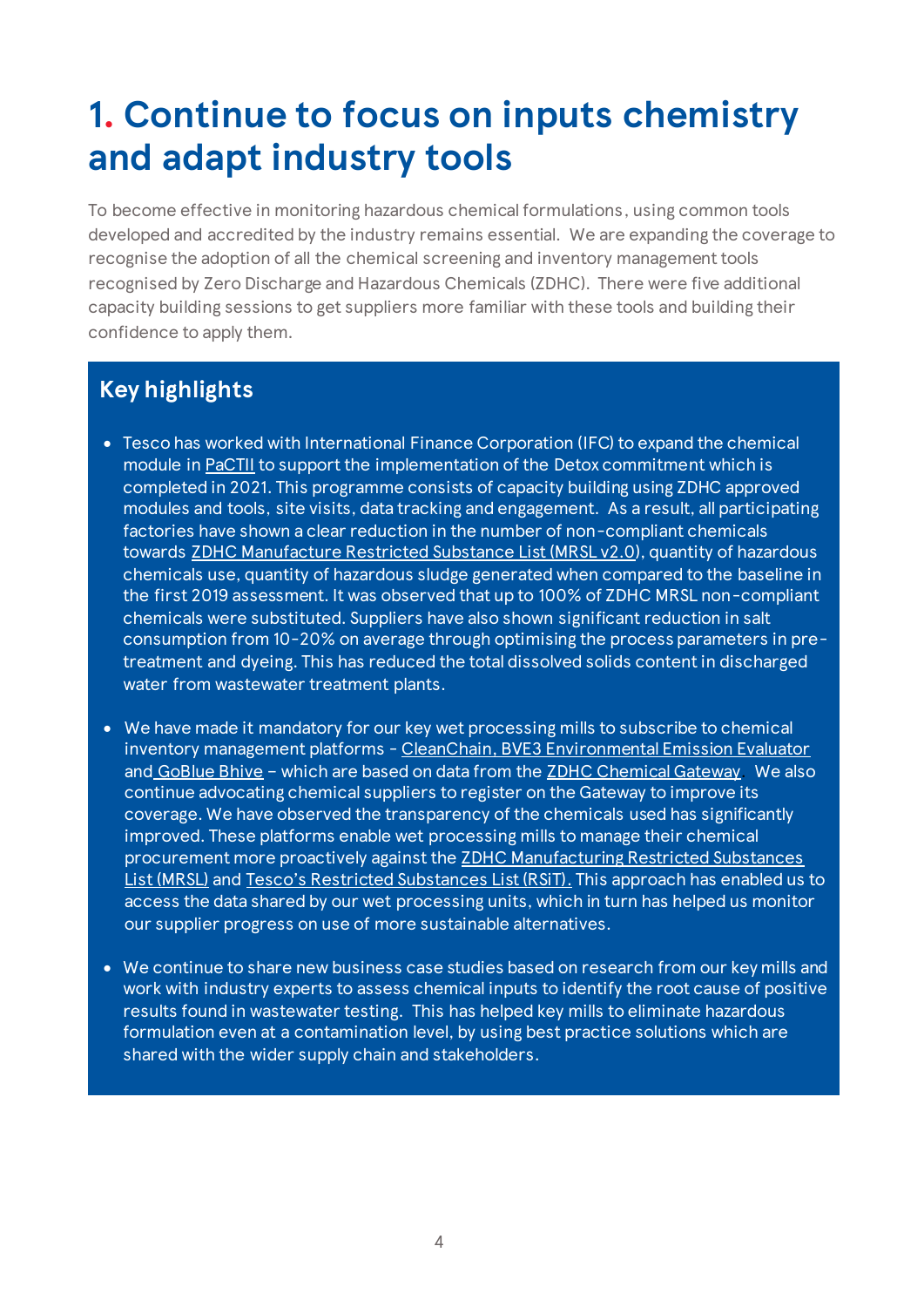# **2. Using our strong relationships with suppliers to improve performance and transparency**

We work in partnership with our suppliers to build long-term relationships and provide ongoing training and guidance to upskill and improve performance. This enhances trust and increases transparency, making full mapping of our supply chain more feasible.

#### **Key highlights**

- We have improved our transparency and published our clothing supply chain list beyond first tier (clothing and footwear manufacturing) and second-tier wet processing units as well as man-made cellulosic fibres (MMCF) producers. This list has also been published and shared in IPE Green [Supply Chain](http://wwwen.ipe.org.cn/MapBrand/Brand.aspx?q=6) Map an[d Open Apparel Registry](https://info.openapparel.org/) to support transparency and collaboration in the industry. Our effort was recognised by IPE in their [Corporate Information Transparency Index \(CITI\)](http://wwwen.ipe.org.cn/GreenSupplyChain/CITI.aspx?hy=7&tt&index=0) where we ranked 15th amongst 538 companies rated in 2020 (up from 20<sup>th</sup> in 2019). The Changing Market Foundation [Dirty Fashion Disrupted 2020](https://changingmarkets.org/portfolio/dirty-fashion/) report continued to rate us at 'frontrunner' level in terms of how we are progressing towards a more responsible viscose supply chain.
- We continue to host webinars through our Supplier Network Platform on chemical compliance, ZDHC standards and tools to support implementation. With the COVID-19 pandemic, we are aware how important it is for us to ensure suppliers can access training resources and remain up to date with new information. We continue to organise monthly webinars open to our supply chain, inviting industry expertise as guest speakers. We have also consolidated relevant external training resources in the platform to ensure they are accessible to suppliers. In 2020/21, 14 training sessions were held by Tesco F&F with 429 participants, which means that since 2014 we have reached over 1,897 participants to build their capacity with practical knowledge on chemical management.
- We continue to work with our supply chain partners, supporting them to build capacity and empower their team to take responsibility for managing their upstream supply chain. Their technical representatives must attend a comprehensive training programme and pass an examination with satisfactory level of performance before they are certified. The training has reached over 142 people who can now act as an extended implementation team to administer our chemical management and material quality requirements. In 2020, a further 57 supplier technical representatives completed and passed a more advanced level, "train the trainer", technical specialist assessment and 16 also achieved the ZDHC Top 10 issue certificates. At present six of them are certified to conduct Tesco Textile Manufacturing Mill Audits.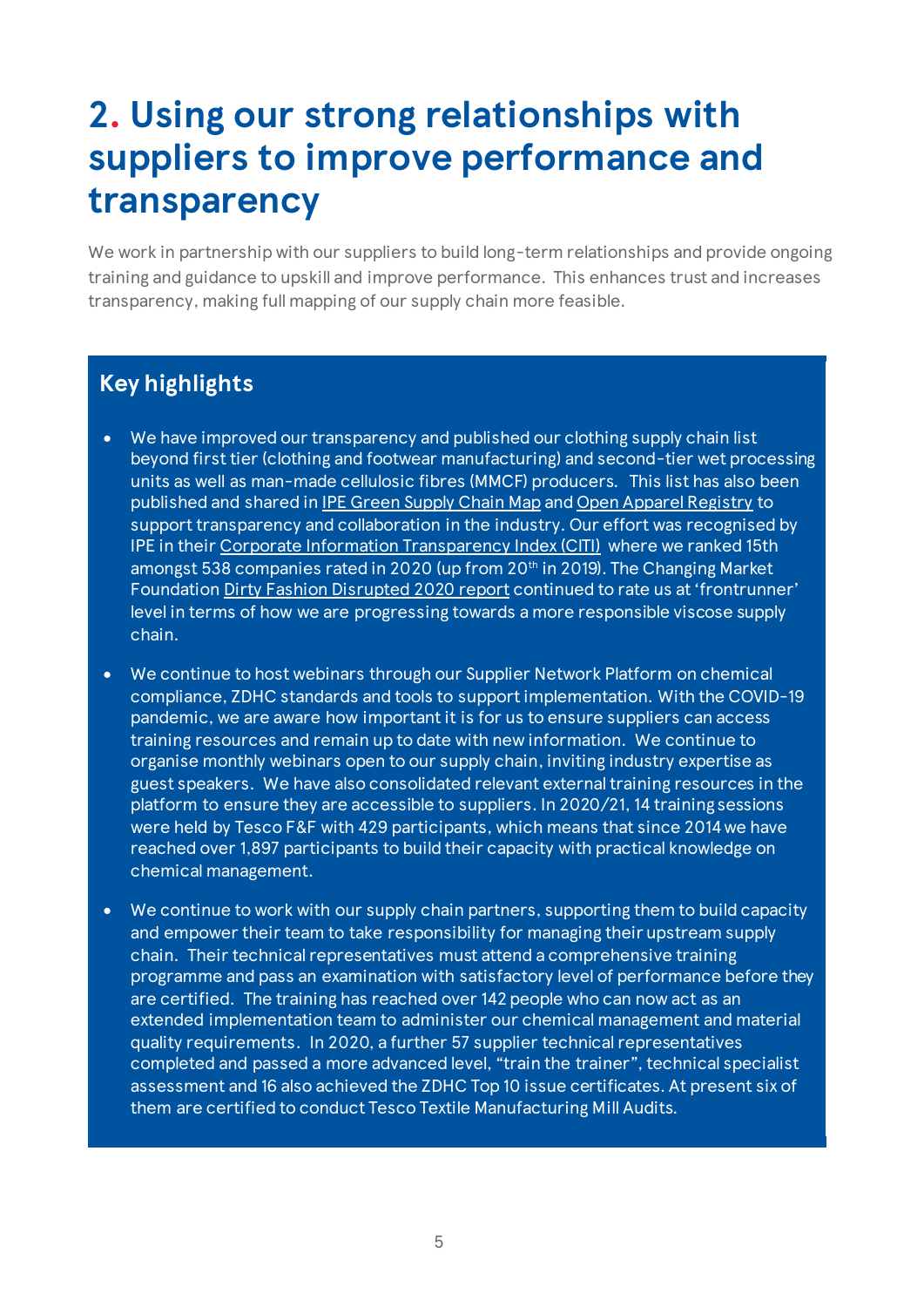#### **Continue improvement in product compliance**



We continue to monitor levels of priority hazardous chemicals in final products, through our regular due diligence testing. Since 2016/17, the growth in awareness of different chemicals and hazardous substances has led to an increase in the number of chemical tests we have administered on products in the last four years by 93% and a reduction in chemical groups found. Those we identified in testing are APEOs, PCPs, PFCs, PAHs, phthalates, carcinogenic dyes, and heavy metals.



In terms of overall chemical testing, failures have reduced from 1.06% in 2016/17 to 0.12% in 2020/21. All products that fail a chemical test are removed from production and shipment. Corrective and preventive action plans are required along with an investigation into their root causes.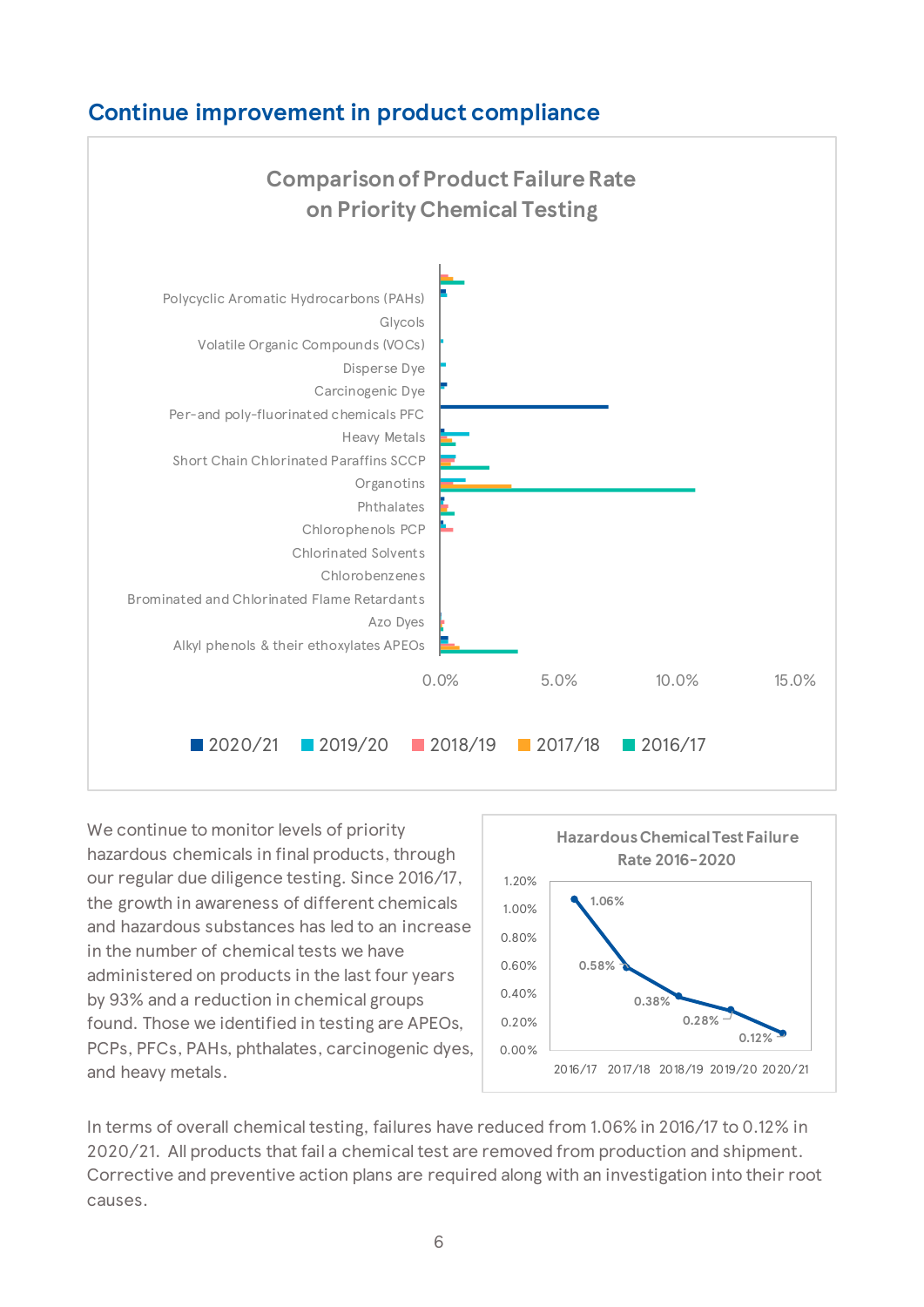#### **Cleaner wastewater discharged**



We continue to verify the successful implementation of our hazardous chemicals controls by regularly checking the wastewater quality from the tier-two wet processing mills operated in our supply chain. The number of wastewater tests conducted continue to increase by 109% between 2019/20 and 2020/21 which cover 80% of our production capacity. Wastewater testing results continue to show progress with positive results reduced from 3.1% in 2016/17 to 2.5% in 2020/21. Chlorobenzenes and chlorotoluenes, PCPs, AZO, PAHs and VOCs have reduced to very low levels, between 0.1-0.8%. Four chemical groups show a steady reduction over the last year. APEOs, flame retardants, halogenated solvents, and phthalates reduced from 0.6% to 0.3%, 1.9% to 0.5%, 0.8% to 0.5% and 0.2% to 0.1% respectively. From tests, no positive results for disperse dyes, carcinogenic dyes, and glycols were recorded. Heavy Metals remain the most challenging group of chemicals to address as there are fewer alternatives . Some examples of our efforts to help our supply chain to make more targeted improvement on these chemical groups are shared in detail in the appendix section.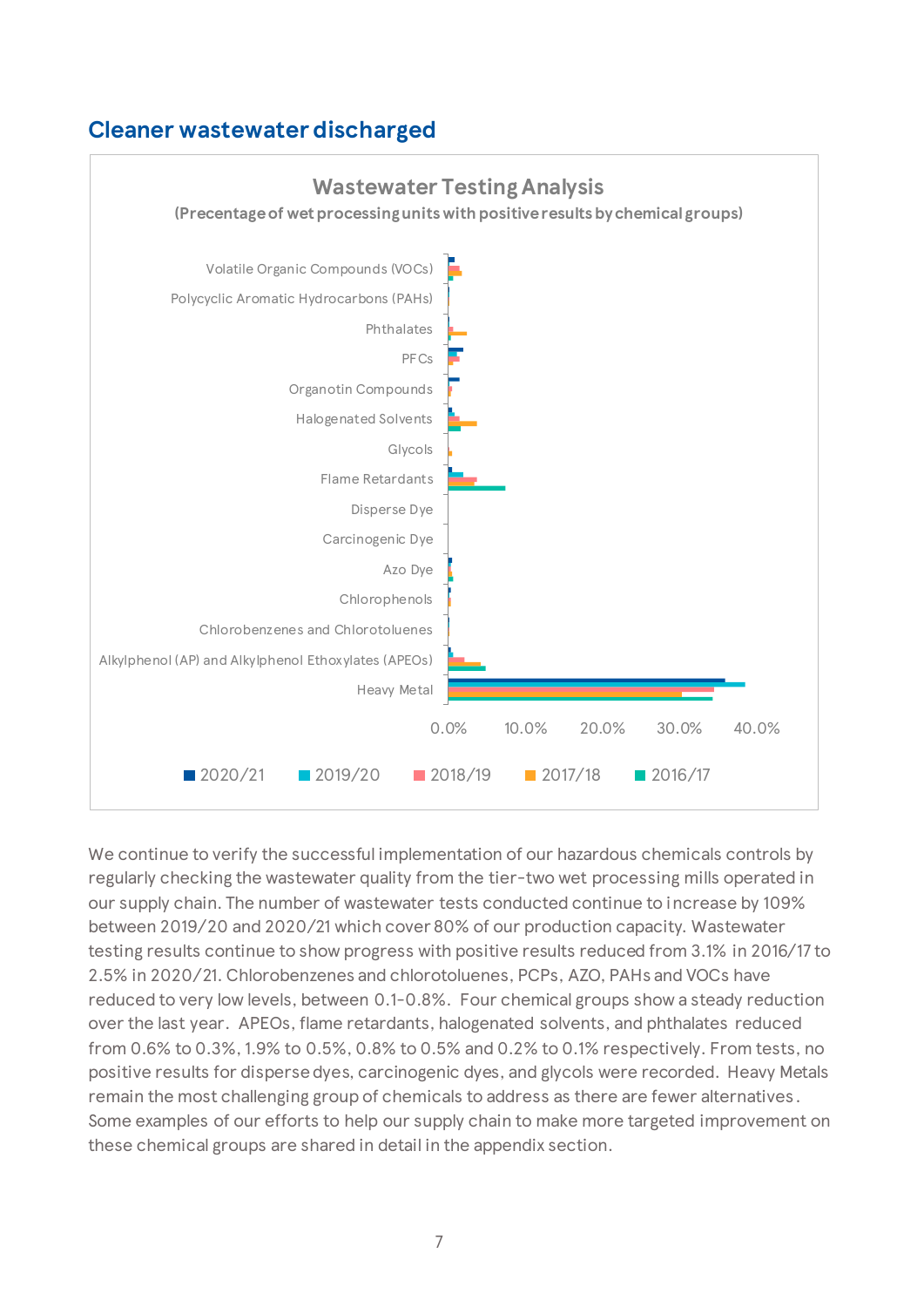# **3. Working with industry and sector initiatives to drive best practices**

We recognise that we can only achieve the elimination of harmful chemicals and build a sustainable future by working in collaboration with other brands, retailers, and stakeholders. We are members of several industry groups that are helping to establish common industry standards, provide tools to support implementation and share best practices.

#### **Key highlights**

- Since joining the Zero Discharge of Hazardous Chemicals programme (ZDHC) in 2015, we have continued our effort to support the development of ZDHC tools as well as promoting the adoption. Our wet processing mills have increased transparency by publishing their wastewater reports i[n Detox.Live.](https://www.detox.live/) Including IPE, our mills have published wastewater reports covering over 80% of our production capacity. To keep the momentum of continuous improvement, in the last four years we have given out 27 ZDHC supplier awards to recognise the efforts made.
- We know resolving sustainability issues will not be achieved alone; collaboration is the key driver to change industry practices. In 2020/21, we signed up to Sustainable Apparel [Coalition \(SAC\)](https://apparelcoalition.org/) and started our journey to implement **HIGG index recommendations**. We have also made a commitment to the [WRAP Textile 2030 commitment](https://wrap.org.uk/taking-action/textiles/initiatives/textiles-2030) to reduce our carbon and water footprint by 50% in our products and services by 2030. For synthetic fibres, we have committed to the Textile Exchange 2025 [recycled polyester challenge](https://textileexchange.org/2025-recycled-polyester-challenge/), where signatories are collectively aiming to meet a 45% recycled volume by 2025 and to reach 90% recycled volume by 2030. We are also an active member of bot[h Textile](https://textileexchange.org/)  [Exchange \(TE\)](https://textileexchange.org/) and [Industry Acting on Microfibre \(IMF\)](https://iamicrofibres.com/) and contribute to their task teams.
- We have collaborated with WWF [Hong Kong in Making Zero Impact Fashionable](https://www.wwf.org.hk/cities/fashion/clothing/), a twoyear programme to empower suppliers to reduce carbon emissions in China and India. Some of our mills have signed up to the Low Carbon Manufacturing Program (LCMP) to learn the use of greenhouse gas (GHG) accounting tool and receive information about industry best practices on energy efficiency. In 2021, two of our mills were awarded a silver and one a certified level by WWF for industry accepted carbon reductions. The mills carbon results were verified and achieved 10-17% reduction in carbon intensity. The performance of the participating mills are recognised in the industry sector as improved, but we know more is needed in the GHG management system. Although the effects of the pandemic continue to make physical factory visits challenging, we continue to look for opportunities to engage and build capacity in our supply chain, through virtual and remote options.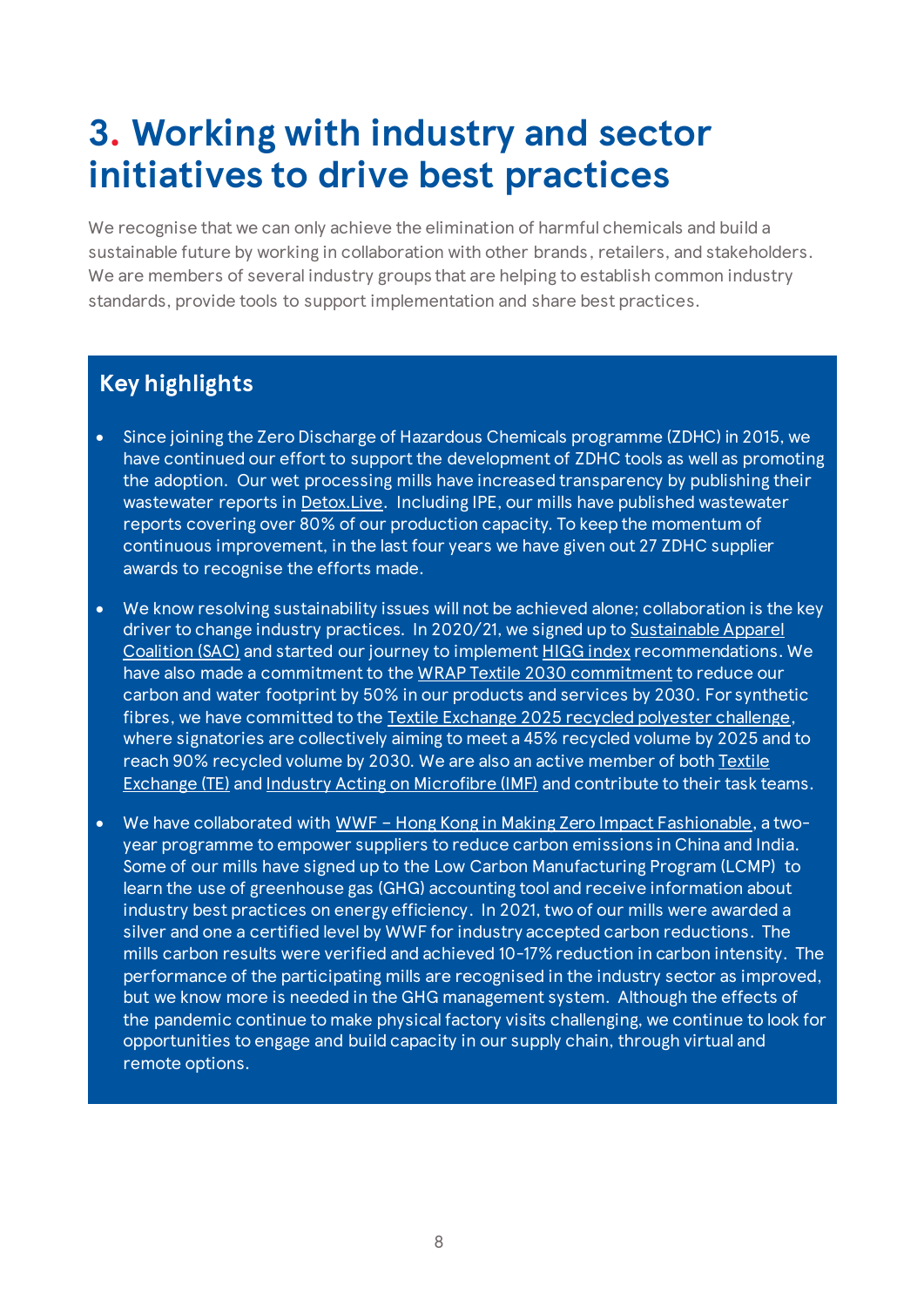# **Progress against our Detox commitment.**

The Greenpeace Detox Campaign aims to eliminate hazardous chemicals in the manufacture of clothing and textile products and promote the adoption of business models to achieve more sustainable consumption of textiles. Our Detox commitment focuses on seven areas of action where our priorities align with those of Greenpeace.

#### **1. Supply chain disclosure**

We continue to publish and update our [Restricted Substances List in Textile, Leather](https://www.tescoplc.com/media/756275/60391v180en-restricted-substances-in-textiles-leather-and-footwear-aug-2020.pdf)  [& Footwear \(RSiT\)](https://www.tescoplc.com/media/756275/60391v180en-restricted-substances-in-textiles-leather-and-footwear-aug-2020.pdf) on our website. In 2020, we have disclosed 100% of our Tier 1 clothing and footwear suppliers, over 80% Tier 2 wet processing mills and 87% Tier 4 man-made cellulosic fibre (MMCF) producers by production coverage. This can be found on our policy page [here.](https://www.tescoplc.com/sustainability/documents/policies/) Wet processing units representing over 80% of our production capacity have also tested their wastewater and published their results either on **IPE** [Detox Platform](http://wwwen.ipe.org.cn/IndustryRecord/Regulatory.html?keycode=4543j9f9ri334233r3rixxxyyo12) o[r ZDHC Wastewater](https://www.detox.live/map)  [Disclosure Portal](https://www.detox.live/map) – Detox.live. This year, with the newly added feature, it can show the connections between our Tier 2 mills on the platform. We will continue to improve our transparency and aim to reach 100% coverage by 2025 for all our Tier 2 suppliers and 100% coverage by 2021 for all our Tier 4 MMCF producers. We have also shared our list of suppliers located in China through the [Institute of Public Environmental Affairs \(IPE\)](http://wwwen.ipe.org.cn/MapBrand/Brand.html?q=6)  [Green Supply Chain Brand Blue Map](http://wwwen.ipe.org.cn/MapBrand/Brand.html?q=6) and encourage them to disclose environmental data to the Pollutant Release and Transfer Registers (PRTR) on this platform. We also actively made our supplier list available in the [Open Apparel Registry](https://info.openapparel.org/) which supports the industry effort in making data more robust

and effectively apply across common initiatives.

## **2. Priority hazardous chemical groups elimination policy**

Our chemical compliance policy has moved beyond elimination of hazardous chemicals in outputs from the manufacturing process to focus on input chemistry of 11 priority chemicals. Since 2019/20, we have added five additional chemical groups in our product test programme which is aligned with ZDHC MRSL and Wastewater Testing Guidelines. We also stipulate in our chemical compliance policy that all our supply chain partners must comply with our RSiT requirements and our key strategic wet processors must utilise the ZDHC accredited chemical management platforms to monitor their input chemicals. Where feasible, partners must use more sustainable alternatives and less chemicals in their production process to minimise the chemical footprint. Through the **Partnership for** [Cleaner Textile \(PaCTII\)](https://www.textilepact.net/) programme a number of business cases have successfully achieved chemical reductions.

## **3. Alkyl phenols & their ethoxylates (APEOs) elimination policy**

We have achieved 100% elimination of intentionally added APEOs. As APEOs are widely used in the industry, some contamination issues remain and are being investigated. Our product testing shows that the occurrence of APEOs has reduced further from 0.6% in 2018/19 to 0.4% in 2020/21 and wastewater positive results from 2.2% in 2018/19 to 0.3% in 2020/21. In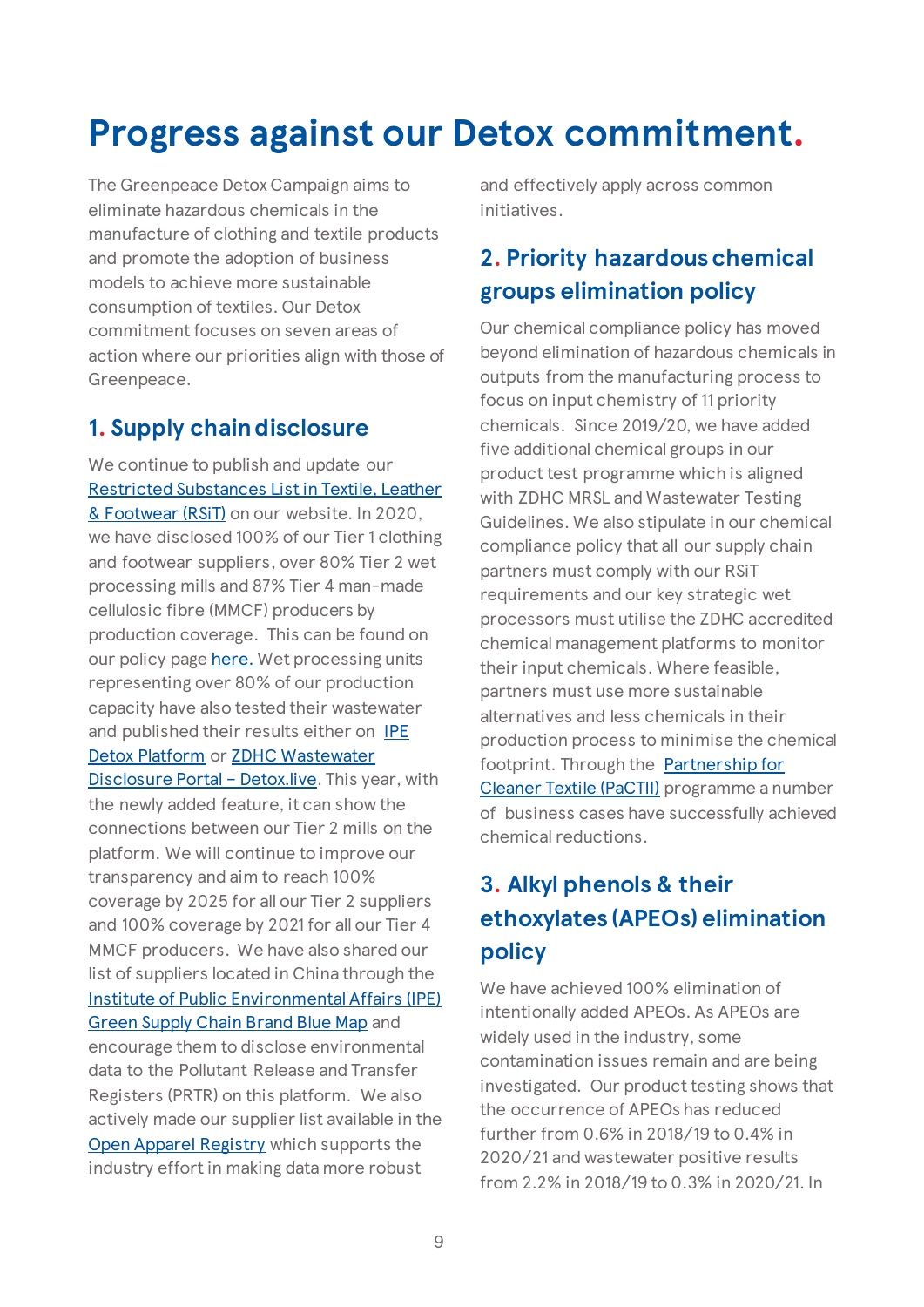2020, we continue to work with industry experts to support our mills with APEOs wastewater positive results to eliminate their input sources. Learnings are shared through webinars within our supply chain.

## **4. Perfluorocarbon / Polyfluorinated Compounds (PFCs)– elimination policy**

Tesco has followed the Detox recommendations by listing all relevant individual PFCs in our list of restricted substances. PFCs are banned for use in our production according to our chemical compliance policy. Since 2018, all our products which require water repellent properties have used PFC-free finishes. Our product testing shows 100% performance compliance. In our due diligence check, there were two cases reported this year. These low concentration cases were from contamination and were all removed from shipment. We analysed the root cause and applied corrective and preventative actions.

#### **5. Targets for other hazardous chemicals**

Our [Restricted Substances List in Textile,](https://www.tescoplc.com/media/756275/60391v180en-restricted-substances-in-textiles-leather-and-footwear-aug-2020.pdf)  [Leather & Footwear \(RSiT\)](https://www.tescoplc.com/media/756275/60391v180en-restricted-substances-in-textiles-leather-and-footwear-aug-2020.pdf) is reviewed and updated every six months and can be found on our website. We ensure restricted substances not only meet minimum legal requirements of regions in which we sell our products, the RSiT goes beyond these levels by adhering to voluntary industry standards. Our latest list was published in August 2021 with 21 new chemicals added. Our Manufacture Restricted Substance List aligns to the latest version of [ZDHC MRSL](https://www.roadmaptozero.com/mrsl_online/) v2.0.

## **6. Responsible consumption, closed-loop operations across global supply-chain and product lifestyles**

As part of our [Little Helps Plan,](https://www.tescoplc.com/sustainability/) we are committed to reducing the environmental impact of our supply chains, promoting closed loop systems and encouraging responsible consumption. We know that these are issues that our customers care strongly about, and we want to make it easier for them to play their part by recycling unwanted clothing, shoes, and home textiles. After running a successful pilot in April 2019, we have rolled out our customer take back scheme to 500 stores across the UK. Customers can donate clothing, shoes, and textiles from any brand and of any quality in our conveniently located collection units at the front of stores. Together with the textile banks in our car parks, we have collected over 12,000 tonnes of clothing, shoes, and home textiles in 2020, representing about 40% of the product weight sold by F&F.

## **7. Self-reporting on the DETOX Commitment**

This report is our principal account of our work to deliver our **DETOX** commitments and we will continue to report against our progress annually.

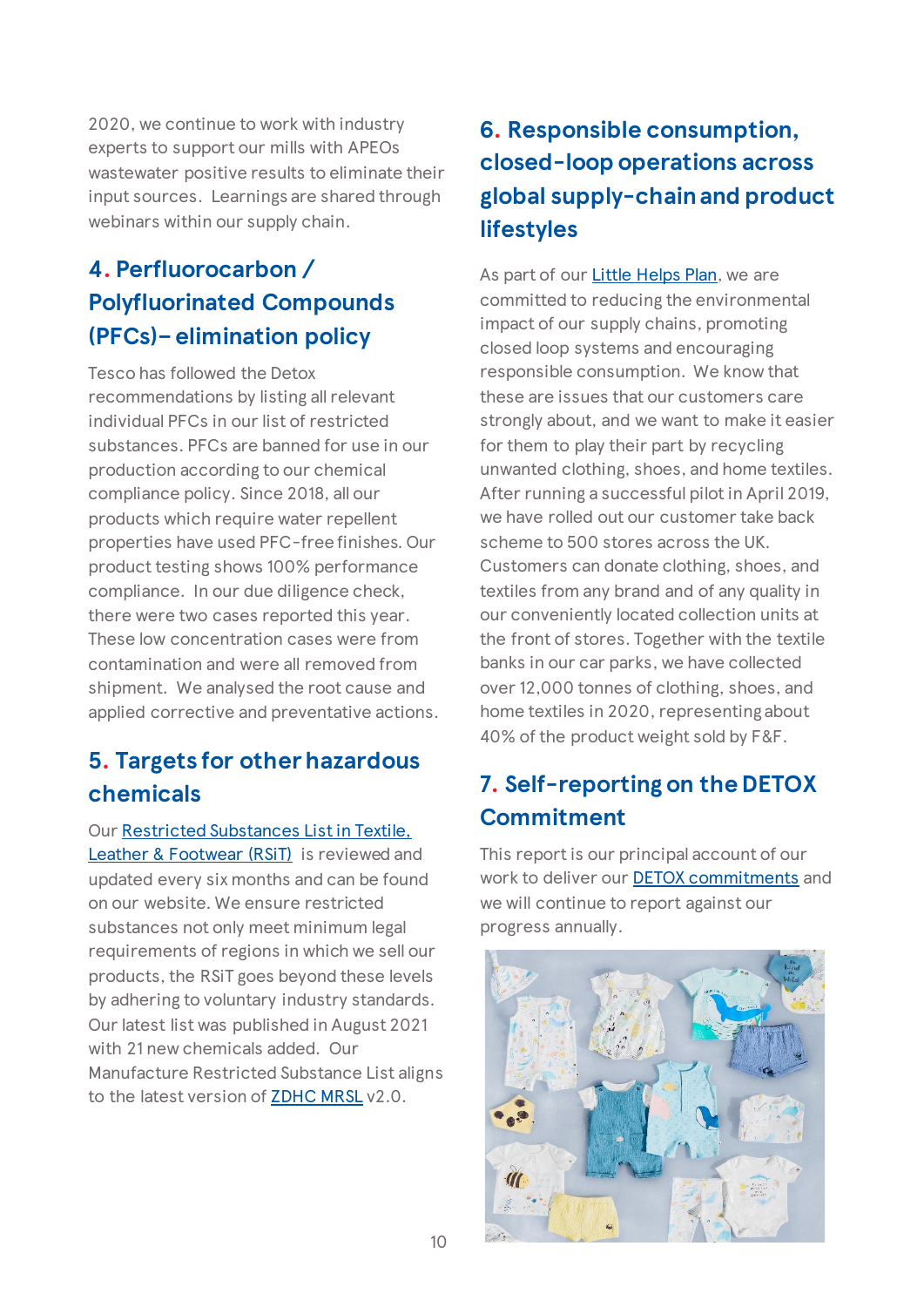# **Future Priorities.**

We are grateful for the achievements made with our supply chain partners on the journey to eliminating hazardous chemicals and moving towards more sustainable chemistry, but we also recognise there is more work that we need to do.

- We continue to increase the coverage of our supply chain through wastewater testing with the aim of reaching 100% coverage by 2025. We are tightening our measures to onboard new suppliers. This year, we have supported our suppliers to enroll to the [ZDHC Supplier to Zero \(StZ\)](https://www.implementation-hub.org/supplier-to-zero) an[d SAC FEM](https://apparelcoalition.org/higg-facility-tools/) programmes. This will give suppliers a deeper understanding and support a more holistic approach to implementing a best practice chemical management framework and help expand their efforts to other environmental parameters.
- We remain committed to supporting our man-made cellulosic fibre supply chain (MMCF) with closed-loop production models through our "Roadmap to responsible viscose and modal manufacture". Reducing chemical use and promotion of circularity will continue to be vital to addressing our environmental impact. By supporting the Textile Exchange MMCF roundtable in developing the self-assessment

questionnaire and transparency dashboard, we are encouraging our MMCF producers to use the template and make more disclosures on their progress available.

- In addition to chemicals, we are also piloting a circular model with our supply chain partners, which involves taking back industrial wastes and recycling. We hope this will give us further insights to develop a commercially feasible solution.
- Our home and nursery textile supply chain continued to follow the same path to eliminating priority chemicals as our clothing supply chain with good progress. By 2022, we aim for home and nursery textile, wet processing mills that account for at least 80% of our production, to disclose their mill list.
- F&F will continue to set new stretching goals and aim to raise the bar within our sector. We are part of the ZDHC community and will reinforce our policy and implementation efforts to advance the industry standards and tools. We are committed to being an active member of major industry collaborations and will continue to support the sector in its transformation to being more sustainable.